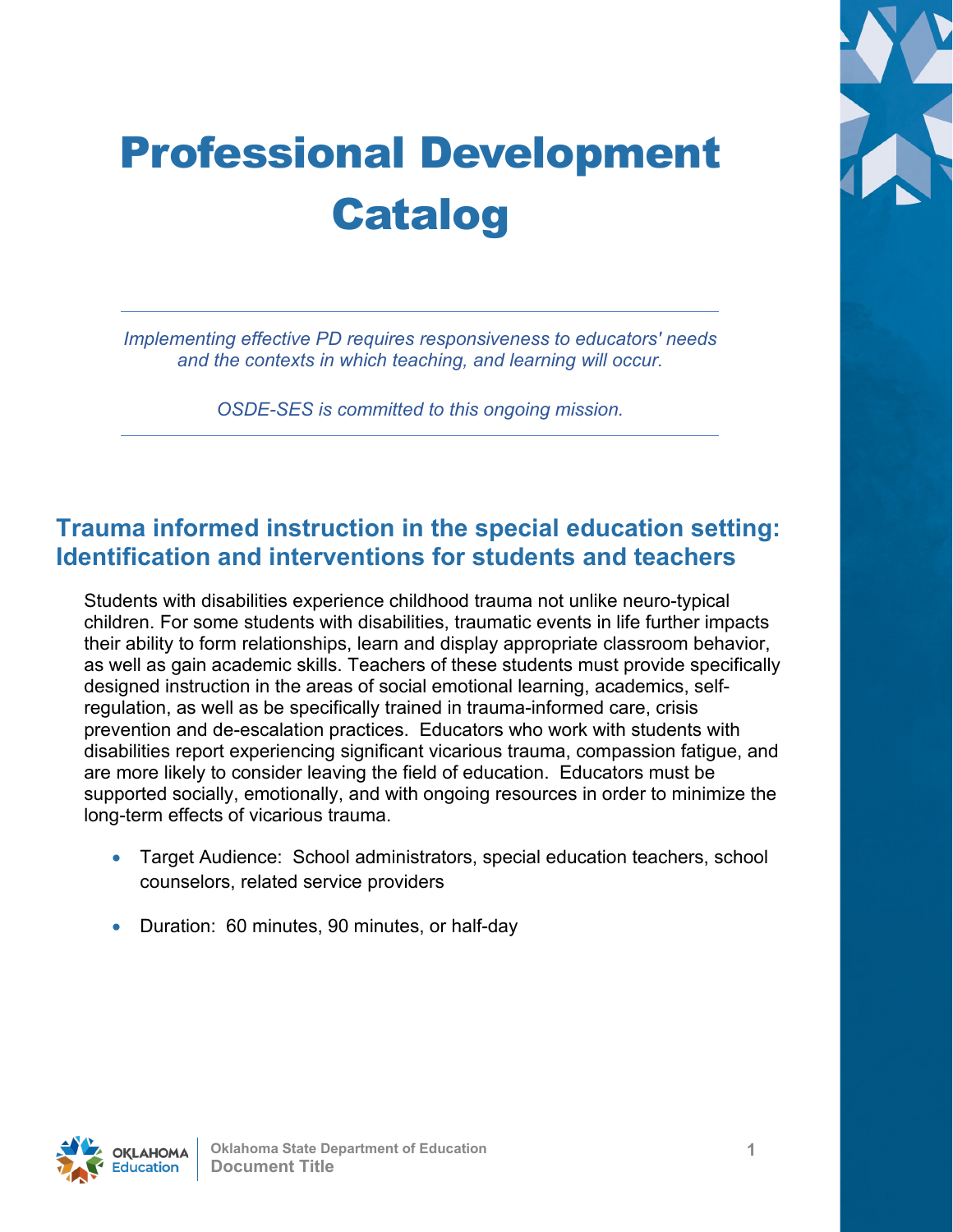

### **Dyslexia Awareness**

Dyslexia is a widely known condition which is also widely misunderstood. This session will inform school faculty on characteristics of dyslexia, identification and evaluation responsibilities under the IDEA, interventions for struggling readers including students with dyslexia, and resources for educators, parents and students.

- Target Audience: All certified Staff
- Duration: 60 minutes, 90 minutes, 2 hours, half day

## **Dyslexia Defined and Intervention Frameworks for School Administrators**

Dyslexia can look differently for each individual that struggles with it. Dyslexia not only affects a person's ability to read but influences their whole educational experience. It is a complex condition with multiple and variable characteristics. This session will inform school administrators on identification and evaluation responsibilities under the IDEA, and interventions for struggling readers including students with dyslexia.

- Target Audience: School administrators, special education teachers, school counselors, related service providers
- Duration: 60 minutes, 90 minutes, or half-day

### **Dyslexia Defined, Eligibility and Intervention Frameworks for Teachers**

Dyslexia can look differently for each individual that struggles with it. Dyslexia not only affects a person's ability to read but influences their whole educational experience. It is a complex condition with multiple and variable symptoms. This session will inform educators on the definition of dyslexia as well as identification of and evaluation responsibilities under the IDEA. We will discuss intervention frameworks and structured literacy for struggling readers including students with dyslexia.

- Target Audience: General education and special education teachers
- Duration: 60 minutes, 90 minutes, or half-day

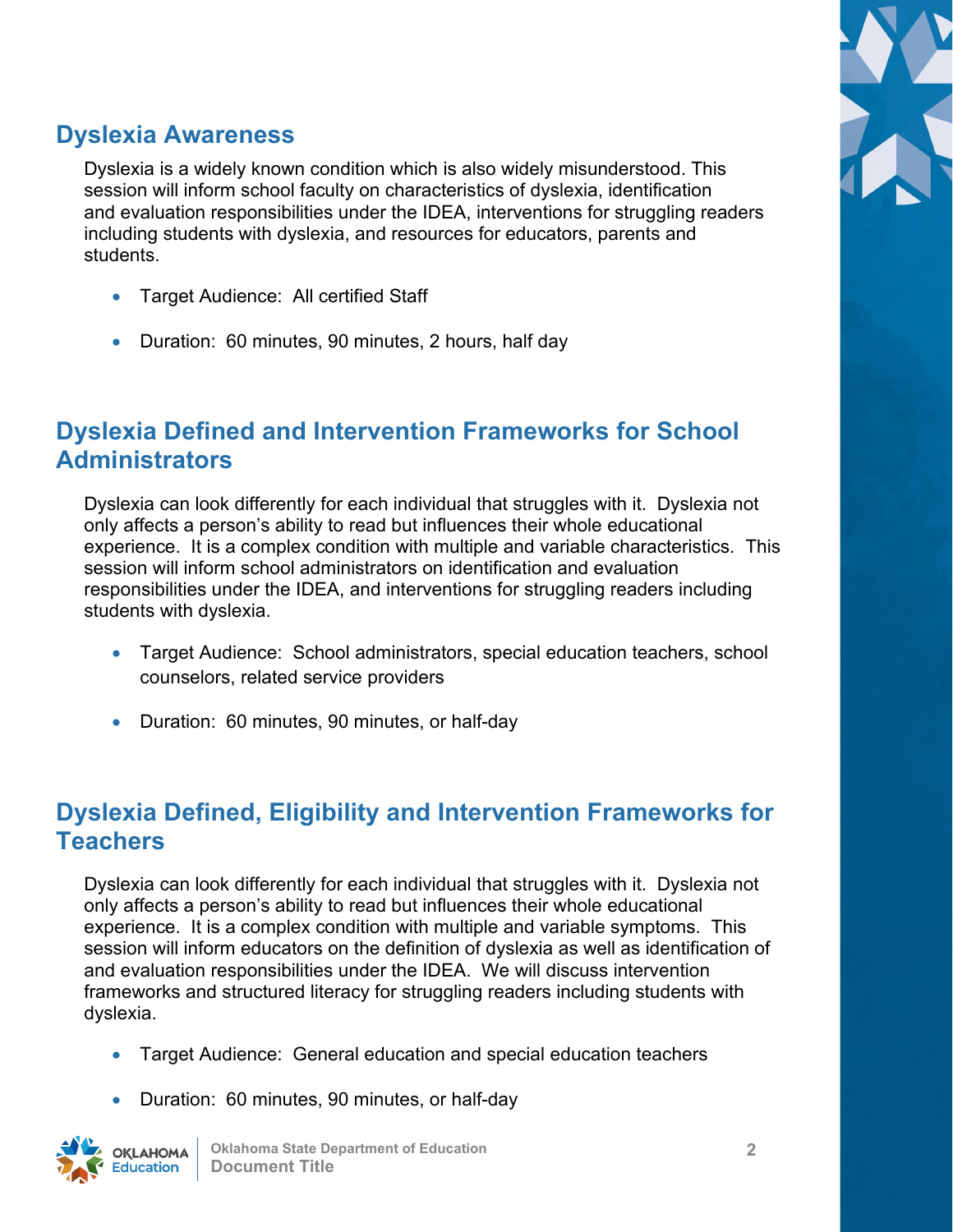# **Dyslexia and Implications for Related Service Providers**

Dyslexia can look differently for each individual that struggles with it. Dyslexia not only affects a person's ability to read but influences their whole educational experience. It is a complex condition with multiple and variable symptoms. This session will inform related service providers on the definition of dyslexia as well as implications on the student's educational experience.

- Target Audience: Speech Language Pathologists, Occupational Therapists, Physical Therapists, School Counselors, School Nurses
- Duration: 60 minutes

## **Special Education Evaluation and Eligibility**

The evaluation of a child is required by IDEA before any special education and related services can be provided to that child. The purposes of an evaluation are straightforward:

- $\circ$  To see if the child is a "child with a disability," as defined by IDEA
- $\circ$  To gather information that will help determine the child's educational needs
- $\circ$  To guide decision making about appropriate educational programming for the child.

Sometime the process of evaluation is confusing and difficult for teams. This session will review federal law, the special education process, the scope of the evaluation process, team responsibilities, timelines, and include practice scenarios.

- Target Audience: School administrators, special education staff, general education teachers, school counselors, school psychologists, school psychometrists, related service providers
- Duration: 60 minutes, 90 minutes



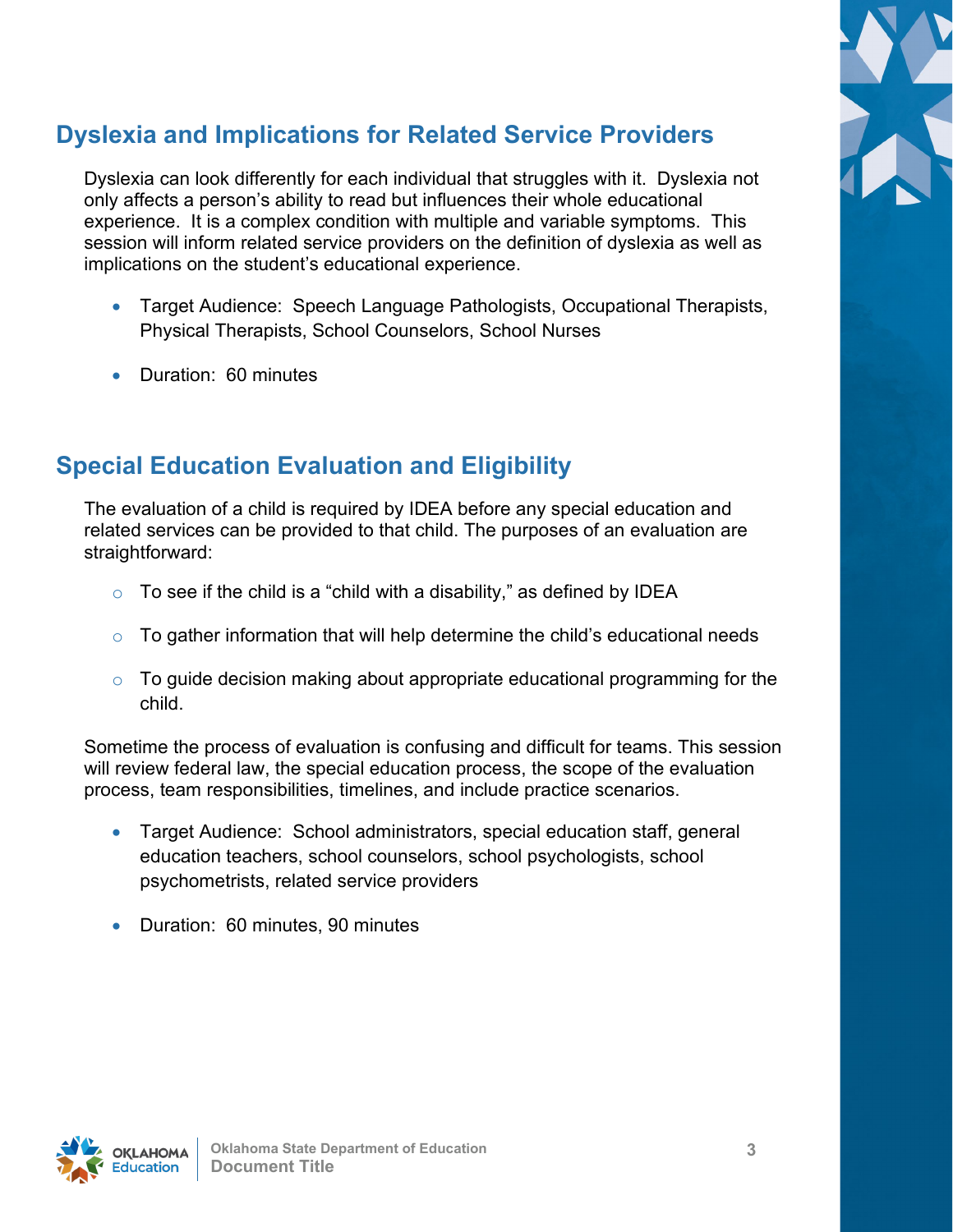# **Transporting Students with Special Needs**

The goal of this presentation is to provide information which will ensure the safe transport of students with disabilities. Topics will include transportation as a related service in the Individual Education Plan/Section 504 Plan; promote understanding of how a disability may affect the student and his or her transportation needs; and positive behavioral supports and interventions on the school bus.

- Target Audience: School administrators, special education staff, transportation staff
- Duration: 60 minutes, 90 minutes

#### **IDEA Compliance and EDPlan**

EDPlan is a suite of tools and services from PCG that helps school district's promote a plan for student success—in special education, academics, behavior, and beyond. EdPlan does not determine compliance with IDEA, however as a tool, it can help school districts maintain compliance for students. This presentation will discuss the goal of special education and related services and how to utilize EDPlan to ensure compliance with IDEA guidelines as well as Oklahoma Policy and Procedures. Participants will walk away with tools to write effective and compliant individual education programs.

- Target Audience: Special education teachers, school administrators, school counselors, related service providers
- Duration: 90 minutes, 2 hours, half-day

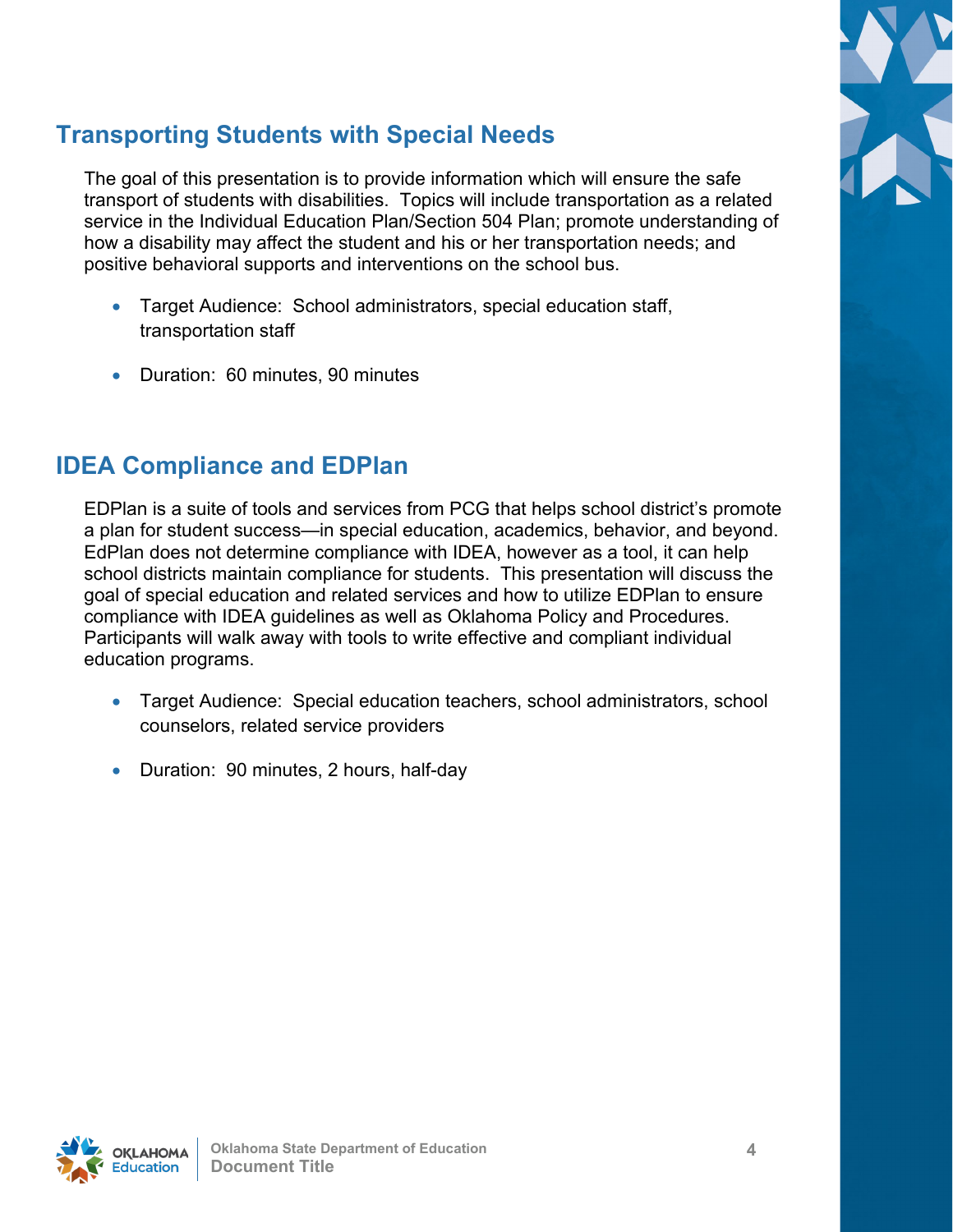# **IDEA Compliance and EDPlan for Related Service Providers**

Each student's need for related services, like the need for special education, is determined on an individual basis as part of the IEP process. Using EDPlan as a suite of tools and services from PCG helps school districts promote a plan for student success. EdPlan does not determine compliance with IDEA, however as a tool, it can help school districts maintain compliance for students. This presentation will discuss the goal of special education and related services and how to utilize EDPlan to ensure compliance with IDEA guidelines as well as Oklahoma Policy and Procedures. Participants will walk away with tools to write effective and compliant individual education programs and progress reports.

- Target Audience: Speech Language Pathologists, Occupational Therapists, Physical Therapists, School Counselors, School Nurses
- Duration: 60 minutes, 90 minutes

## **Six Essential Questions in Special Education**

This session will cover six essential questions related to special education.

- Why do we provide special education services?
- o What are special education services?
- o Who is eligible for special education services?
- o When do we provide services?
- o How are services provided?
- o Where are services provided?

Participants in this session will walk away with general knowledge about special education and federal law, the differences between an IEP and a Section 504 Plan, knowledge about writing smart goals, incorporating accommodations and modifications into the school setting, the Family Educational Rights and Privacy Act (FERPA) guidelines, information to consider about student behavior and service delivery models.

- Target Audience: All School Staff
- Duration: 60 minutes, 90 minutes, 2 hours, half-day



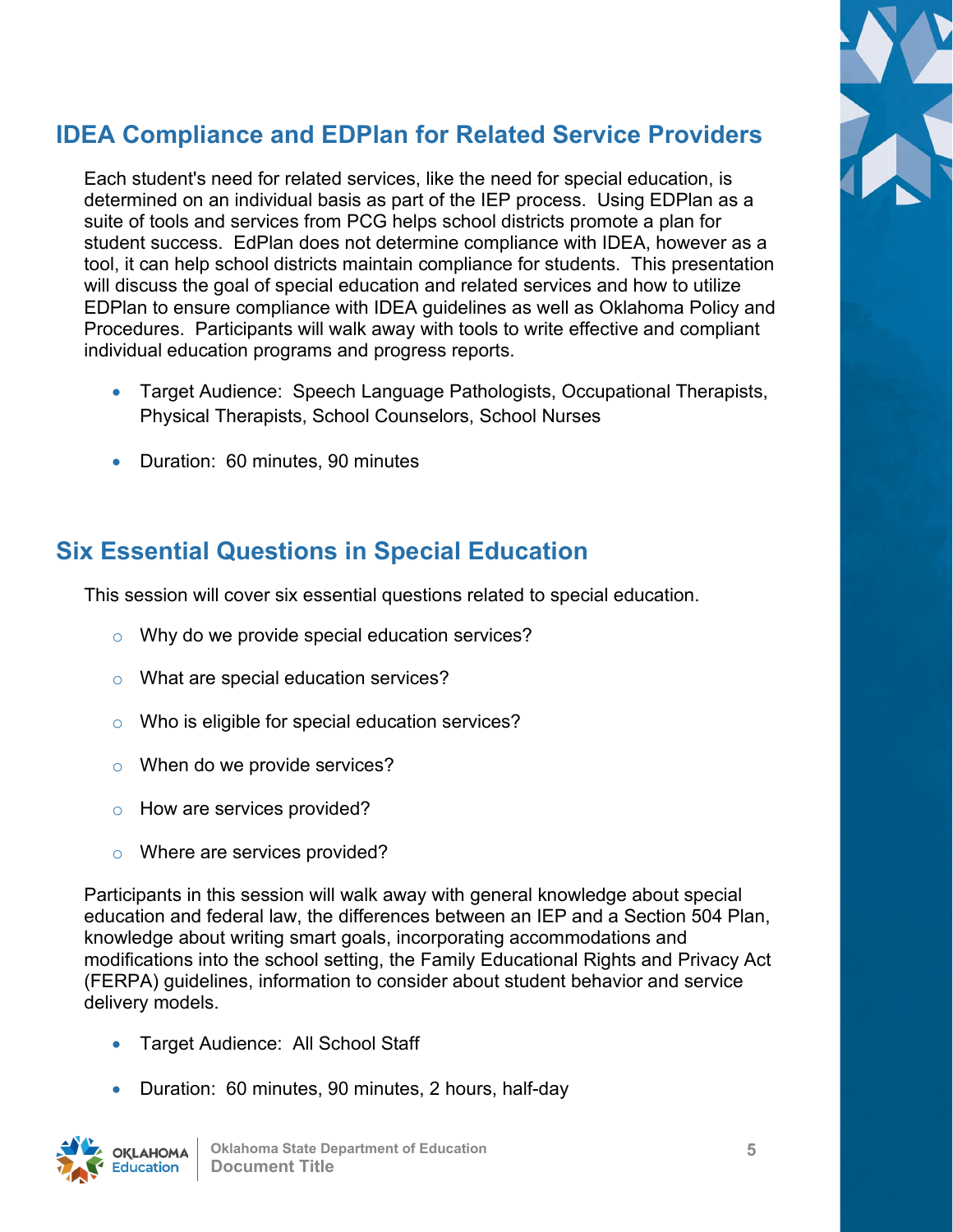# **Co-Teaching for In-person and Remote Instruction**

Co-teaching is an option to teach all children in the general education environment. Depending on the needs of the students with disabilities or other special needs access a wide range of special services in addition to core instruction, many options exist for the delivery of special education services. Co-teaching provides opportunity for two certified teachers with different backgrounds to teach towards a common goal and make a difference in each student's education. When students are separated by my and yours you are reinforcing the thought that students with disabilities are the responsibility of specialists and not general education teachers. Special education and other special services were designed to be in addition to, not in lieu of, general education. Co-teaching is about teaching OUR students.

- Target Audience: All Certified Staff
- Duration: 60 minutes, 90 minutes, 2 hours, half-day

### **Early Childhood Outcomes**

Early childhood represents an important developmental period that will have an outsized effect on future development, relationships, skills, and achievements. The Individuals with Disabilities Act (IDEA) acknowledges this importance and provides access for young children with disabilities (ages 3-5) to a free and appropriate public education (FAPE) individualized to meet children's needs.

- Target Audience: Special Education Certified Staff
- Duration: 60 minutes, 90 minutes, 2 hours, half-day

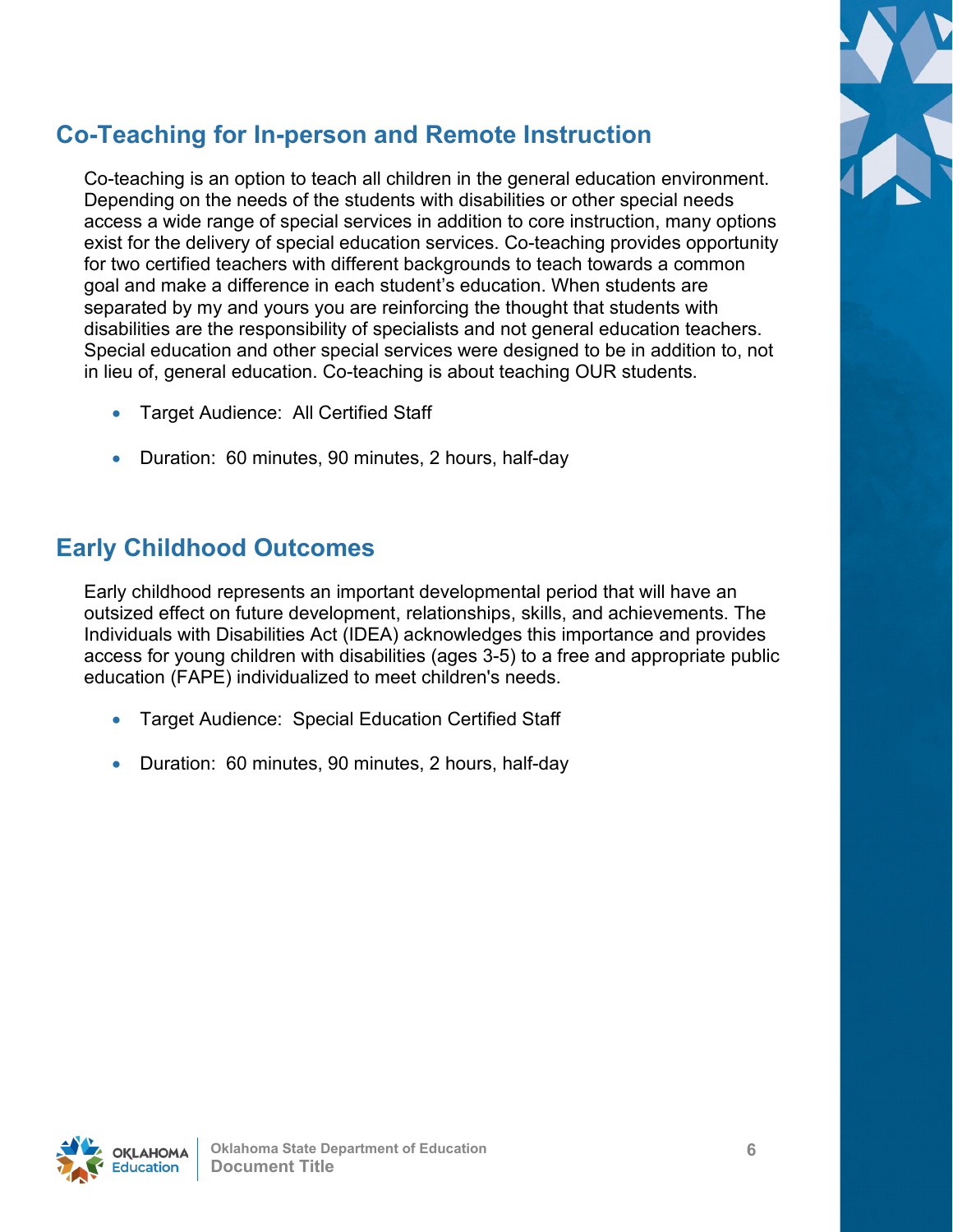

## **Effective Instructional Practices for Students with Disabilities: Accommodations, Modifications, and UDL**

All students served on an IEP must be delivered a Free and Appropriate Public Education. Students with disabilities often face challenges or barriers that inhibit or restrict their ability to access and demonstrate learning. Oklahoma Academic Standards outline the expectations of the knowledge and skills that all students should gain by the end of each grade level. Providing access to grade-level content may involve the implementation of accommodations or modifications. This session will also detail the reasons and ways that universal design for learning is an effective teaching strategy to help all learners.

- Target Audience: All School Staff
- Duration: 60 minutes, 90 minutes, 2 hours, half-day

## **Universal Design for Learning (UDL)**

The purpose of special education is to ensure that all children with disabilities have available to them a free appropriate public education including special education and related services designed to meet their unique needs to prepare them for **further education, employment, community participation,** and **independent** living. UDL are instructional tools that help move barriers to learning because of attention issues, language abilities, learning disabilities, and trauma. UDL meets the needs of all learners.

- Target Audience: All Certified Staff
- Duration: 60 minutes, 90 minutes, 2 hours, half-day

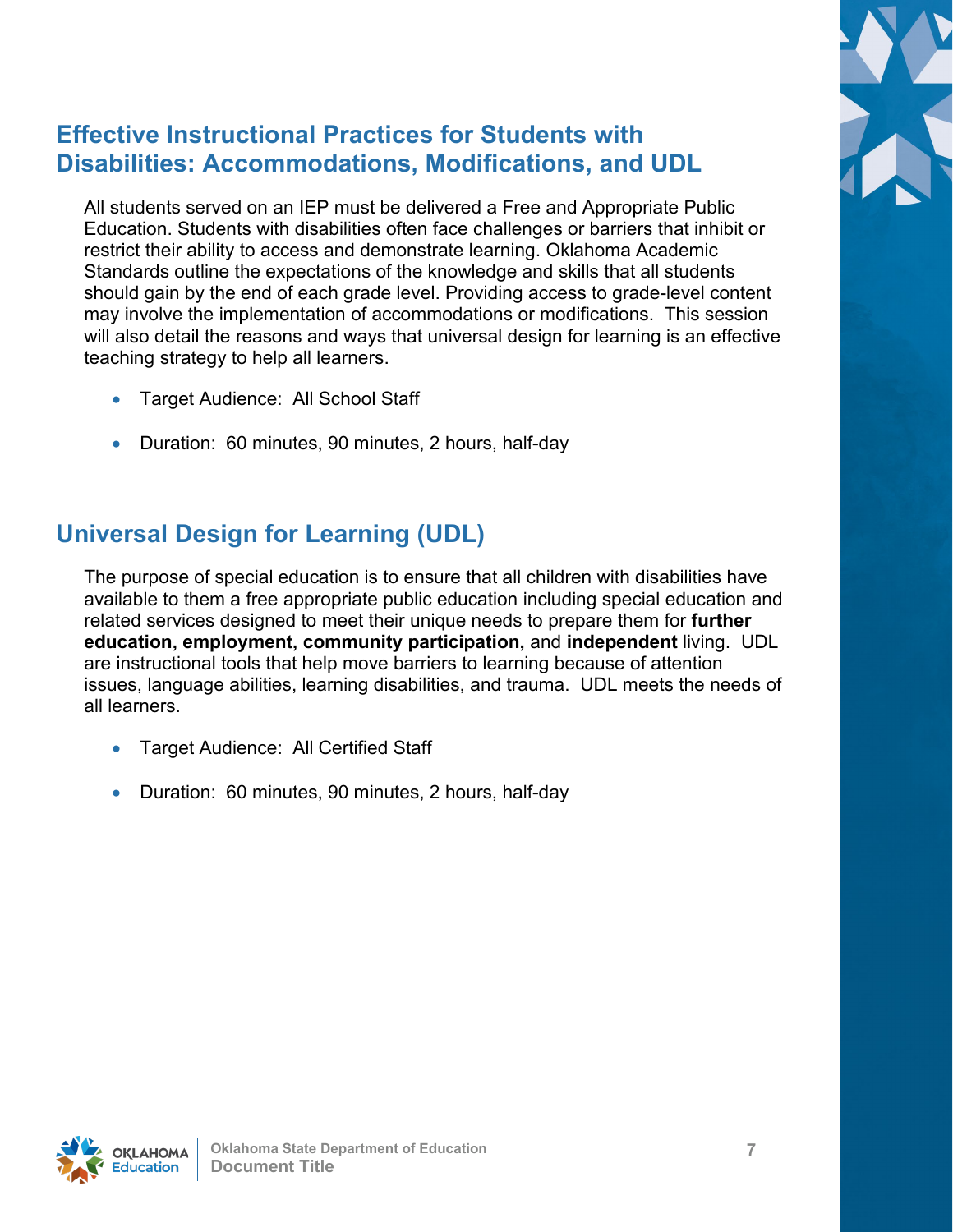

# **Writing Compliant PLAAFPs, IEP Goals, and Progress Monitoring**

How does specially designed instruction relate to measurable annual goals? A team cannot know what student progress has been achieved they don't know the baseline. Together, the IEP Team must determine what specially designed instruction/special education service(s) a student needs, including frequency, duration and location of these services, in order to meet his or her goals. This session will cover writing goals that are specific enough, describing the specific skills the student needs to learn. This sets the stage for developing measurable goals with specially designed instruction to grow progress.

- Target Audience: Special Education Certified Staff
- Duration: 60 minutes, 90 minutes, 2 hours, half-day

### **Secondary Transition**

Oklahoma state policy requires transition services to be addressed and in effect not later than the beginning of the student's ninth grade year or upon turning 16 years of age, whichever comes first, or younger, if determined appropriate by the IEP team, and updated annually. Transition services are crucial in supporting students as they plan for post-school goals. Transition plans assist students in meeting their postschool goals, such as: gainful employment, post-secondary education or training, independent living, military, and/or group living. These plans are designed to meet individual needs as they progress through school.

- Target Audience: Special Education Certified Staff
- Duration: 60 minutes, 90 minutes, 2 hours, half-day